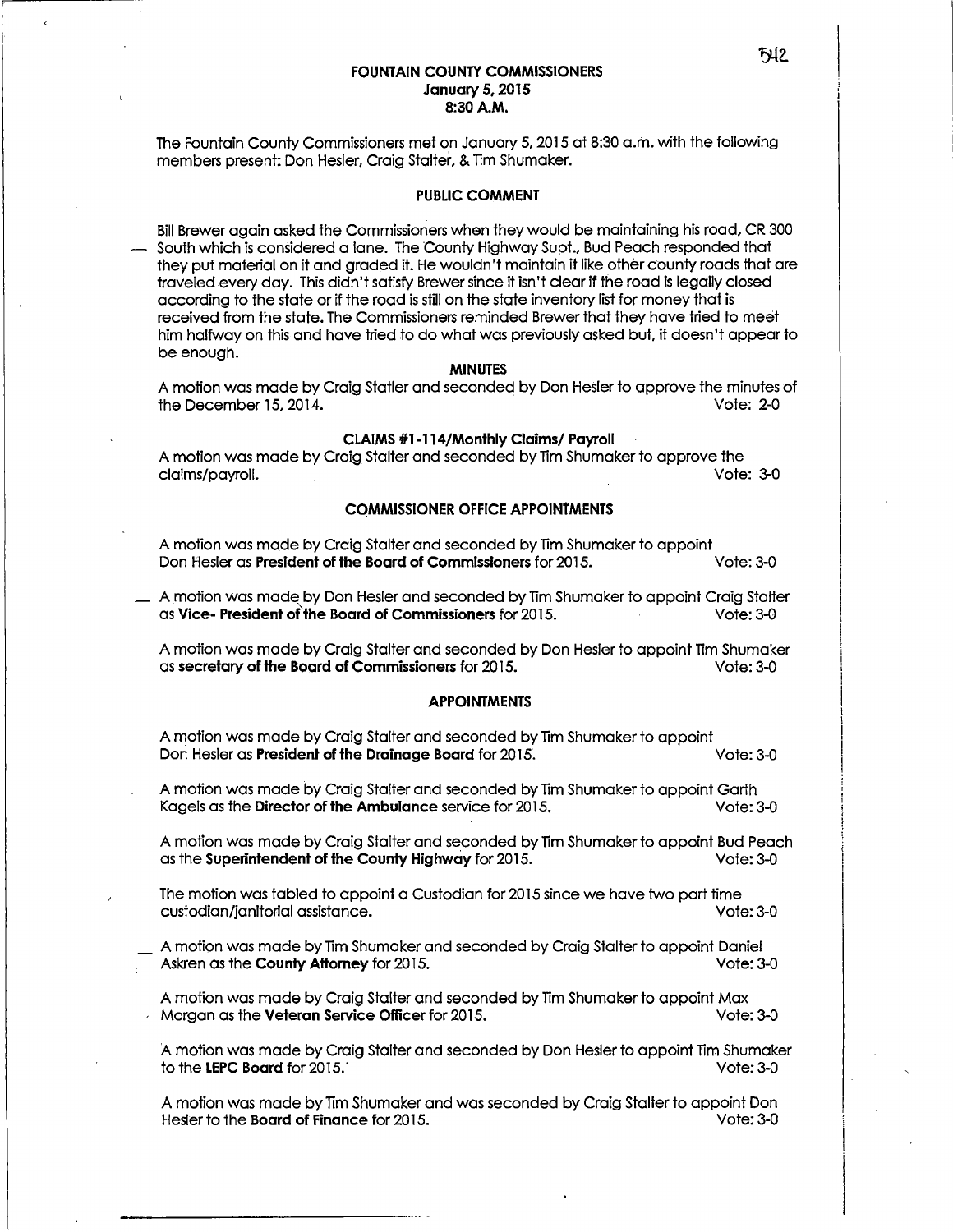**Ambulance: Garth Kagels** reported on the *4* bids received from the following vendors that were opened at the December 15th 2014 Commissioners Meeting.

### **Ambulance Bids**

Horton -\$181,000 2016 F-450 CHASSIE 285 day delivery

AEV-\$167,900 2015 F550 CHASSIE 120 day delivery-price doesn't Include trade-in or rebates.

WHEELED COACH - \$164,530 2015 f-450 CHASSIE 150-180 day delivery-price includes ford rebates, trade-in will be deducted off final invoice. Giving us \$2,400 for the 2001

MEDIX AMBULANCE - \$159 ,900 f-450 CHASSIE 120 day delivery, price includes trade-in and rebates. \$1,500 for trade-in and \$3,200 for ford rebates.

The bids were tabled so that Garth could review them and then make a recommendation to the Commissioners at the January 5<sup>th</sup> 2015 meeting.

The Commissioners approved accepting d bid from Wheeled Coach for a new ambulance under the conditions that the bid come closer to the budgeted amount of \$160,000. Stalter suggested accepting if the price could come in closer to \$161,500.

### **PAWS N' CLAWS - CONTRACT RENEWAL**

A motion was made by Craig Stalter and seconded by Tim Shumaker to approve the Contract Renewal.

#### **ADDITIONAL APPROPRIATIONS - 2015-1**

COUNTY GENERAL - CIRCUIT COURT FUND NAME: Chief Probation Officer \$2, 121.00 - 1000-0232-10408

A motion was made by Craig Stalter and seconded by Tim Shumaker to approve the additional appropriation request.

### **ADDITIONAL APPROPRIATIONS - 2015-2**

COUNTY GENERAL- Commissioner FUND NAME: Solid Waste \$12,973.00 1000-0068-14800 Additional \$4,510.20 - Director Additional \$4,231.00 - laborers Additional \$4,231.00 - laborers A motion was made by Tim Shumaker and seconded by Craig Stalter to approve the additional appropriation request.

### **Transfers - Circuit Court**

\$5,205.00 From 1000-0232-33260 Attorney

To 1000-0232-33270 Pauper Counsel

A motion was made by lim Shumaker and seconded by Craig Stalter to approve the transfers. Vote: 3-0

# **2014 HOMELAND SECURITY GRANT PROGRAM SUB-GRANT AGREEMENT EDS# C44P-5-583B**

#### **\$20,000.00**

This will help the fire departments in the southern part of Fountain County. A motion was made Craig Stalter and seconded by Tim Shumaker to approve the grant agreement.

# **Encumbrance - Auditor**

\$4,000 To pay for the Data Pit Excise Software. A motion was made by Craig Stalter and seconded by Tim Shumaker to approve the request. Vote: 3-0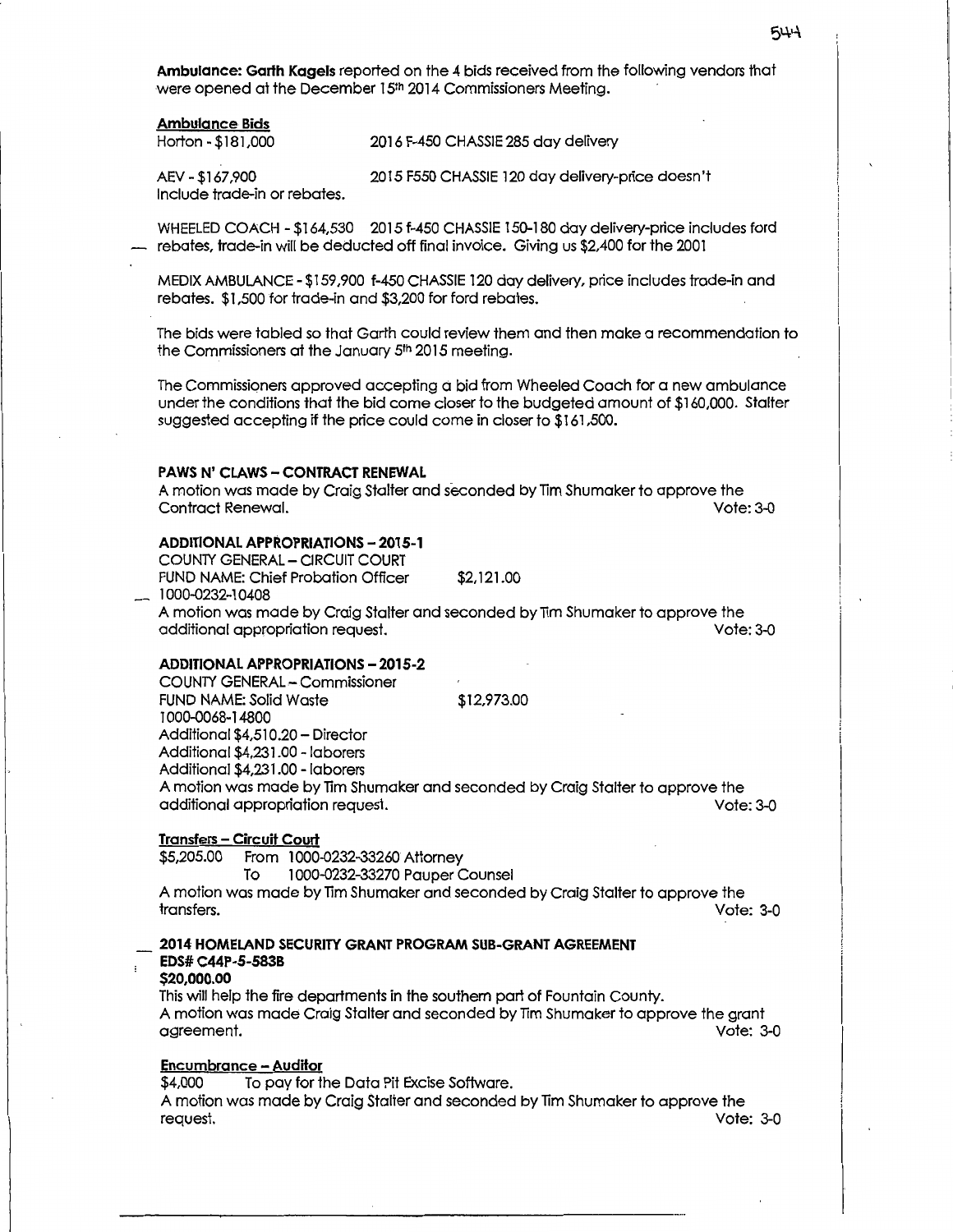A motion was made by Don Hesler and was seconded by Craig Stalter to appoint Bob Shepherd to the **Wabash River Heritage Corridor Commission** for 2015.

543

A motion was made by Tim Shumaker and was seconded by Don Hesler to appoint Craig<br>Stalter to the **Community Action Program Board** for 2015. Stalter to the **Community Action Program Board** for 2015.

A motion was made by Tim Shumaker and seconded by Craig Stalter to appoint the following to the **Insurance Committee** for 2015. Note: The Council will make their appointments on January 19. 2015. Don Hesler, Brenda Hardy, & Susan Coffing Vote: 3-0

A motion was made by Don Hesler and seconded by Craig Stalter to appoint the following to the **Jail Committee** for 2015. ·

Note: The Council will make their appointments on January 19. 2015. Tim Shumaker Bill Sanders Brenda Hardy Vote: 3-0

A motion was made by Tim Shumaker and seconded by Craig Stalter to appoint Don Hesler to the EMA Advisory Board for 2015. to the **EMA Advisory Board** for 2015.

A motion was made by Tim Shumaker and seconded by Craig Stalter to appoint Don Hesler<br>to the **District 4 Oversiaht Committee** for 2015. to the **District 4 Oversight Committee** for 2015.

A motion was made by Don Hesler and seconded by Craig Stalter to appoint Brenda Hardy to the **District Planning Committee** for 2015. Vote: 3-0

A motion was made by Tim Shumaker and seconded by Craig Stalter to appoint Mark<br>Current to the Cemetery Commission for 2015. Current to the **Cemetery Commission** for 2015.

A motion was made by Craig Stalter and seconded by Tim Shumaker to appoint Don Hesler as the **Region 4 Workforce System County Chief Elected Official** to serve as a member of the Workforce Service Area's Executive Council for 2015. Vote: 3-0

A motion was made by Craig Stalter and seconded by Tim Shumaker to appoint Roger<br>Foster on the **Alcoholic Beverage Board** for 2015. Foster on the **Alcoholic Beverage Board** for 2015.

A motion was made by Craig Stalter and seconded by Tim Shumaker to appoint Don Hesler **as trustee for the Employee Benefit Trust** for 2015. Brenda Hardy and Susan Coffing will also be on this board. Vote: 3-0

#### **Department Head Reports**

Landfill - Greg Robison, Environmentalist from the Health Dept. presented written responses to John A Guerrettaz, LGP & Kelly B Hall. Section Chief to address some violations the closed landfill had received. These letters spell out what will be done to correct the issues cited. Greg is giving until June to paint due to weather restrictions. Other findings found were. leaching - running down the road & drainage issues.

A motion was made by Tim Shumaker and was seconded by Craig Stalter to approve these letter responses along with inspection reports 1998-2006 that ore available. Vote 3-0

In 2009 Greg started to assist the county in testing logs for the Landfill. A motion was made by Craig Stalter and seconded by Tim Shumaker to appoint Greg Robison to oversee Landfill issues.